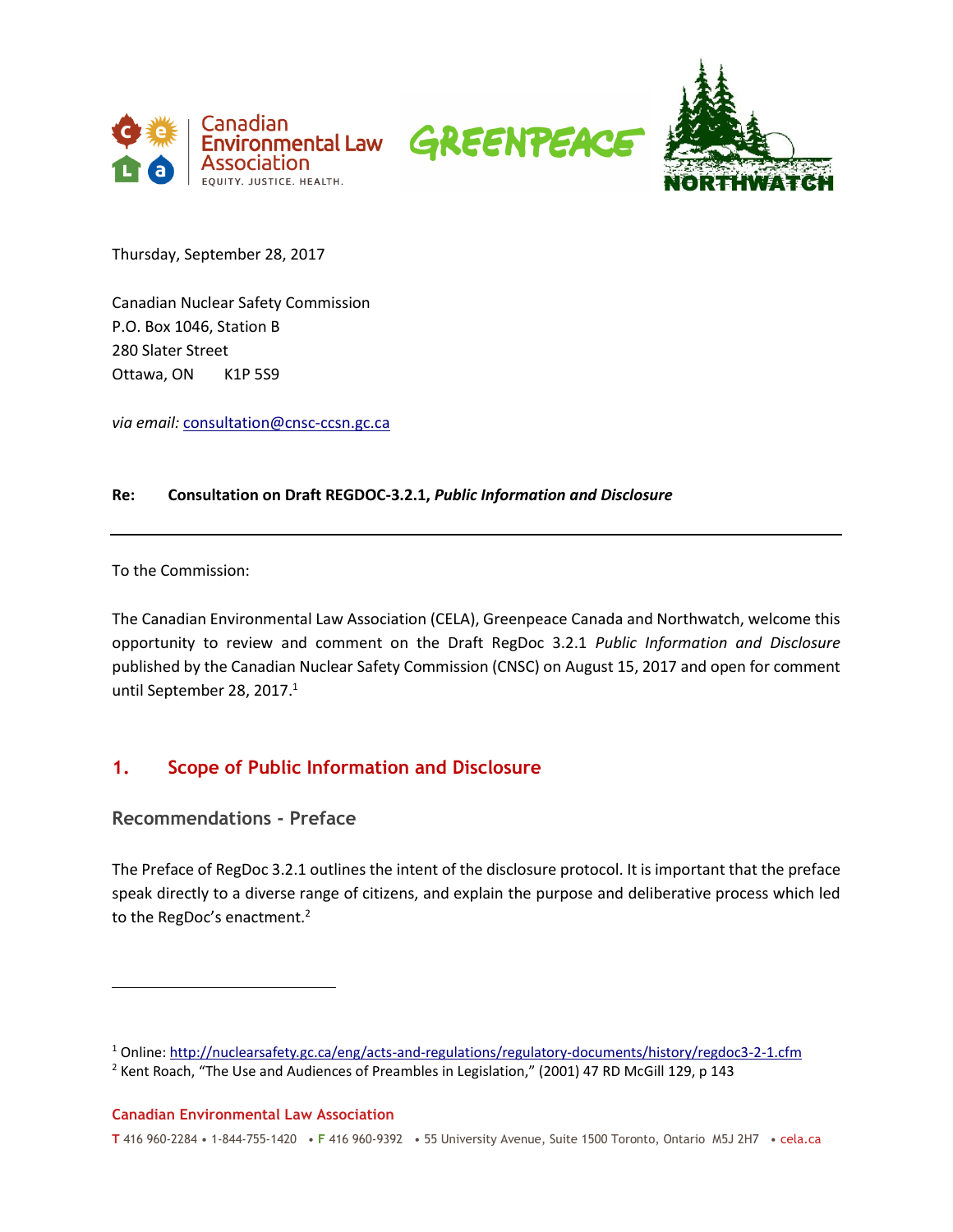More importantly, the RegDoc must strive to do more than "improve the level of understanding" and create an "atmosphere of openness, transparency and trust." We submit that the RegDoc must also ensure an accountable and transparent safety culture among licensees, and include language to this effect.

The disclosure program envisioned by RegDoc 3.2.1 must serve the dual purposes of keeping licensees accountable, while empowering the public and civil society to participate in the oversight of nuclear safety. As concluded by the Fukushima Nuclear Accident Independent Investigation Commission:

The TEPCO Fukushima Nuclear Power Plant accident was the result of collusion between the government, the regulators and TEPCO, and the lack of governance by said parties. They effectively betrayed the nation's right to be safe from nuclear accidents. Therefore, we conclude that the accident was clearly "manmade." We believe that the root causes were the organizational and regulatory systems that supported faulty rationales for decisions and actions [emphasis added], rather than issues relating to the competency of any specific individual.

It is thus reasonable that an objective of this RegDoc be to put in place mechanisms to mitigate the propagation of faulty rationales and beliefs among government authorities by ensuring transparency and disclosure allowing the public to scrutinize and challenge possibly faulty rationales and assertions about safety.

The dysfunctional regulatory oversight and flawed beliefs that informed decision-making in Japan pre-Fukushima were enabled by institutions with cultures that were both secretive and antagonistic to public participation in decision-making. In response to Fukushima, it is critical to reflect and strengthen the oversight and disclosure of the governance of nuclear risks, including requiring greater transparency, strengthening the independence of government authorities, and empowering citizen scrutiny and participation in decisions related to public safety.<sup>3</sup>

The Preface of RegDoc 3.2.1 is uniquely placed to increase dialogue between public audiences with the Commission and therefore CELA, Greenpeace and Northwatch also recommend the following inclusions:

▪ **A 'culture of openness' must serve as a pre-requisite to meaningful participation in the CNSC regulatory process.** A culture of openness is based on the principle that information should be available to the public, as part of the democratic process, and restrictions on this right to access should be limited and specific. CELA, Northwatch and Greenpeace have previously been deprived of meaningful participation in CNSC reviews because of protective mindset held by licensees.

<sup>3</sup> Pablo Figueroa, "Nuclear Risk Governance in Japan and the Fukushima Triple Disaster: Lessons Unlearned," chapter 13 in *Disaster Governance in Urbanising Asia*, M.A. Miller, M. Douglass (eds.), Springer Science+Business Media Singapore 2016.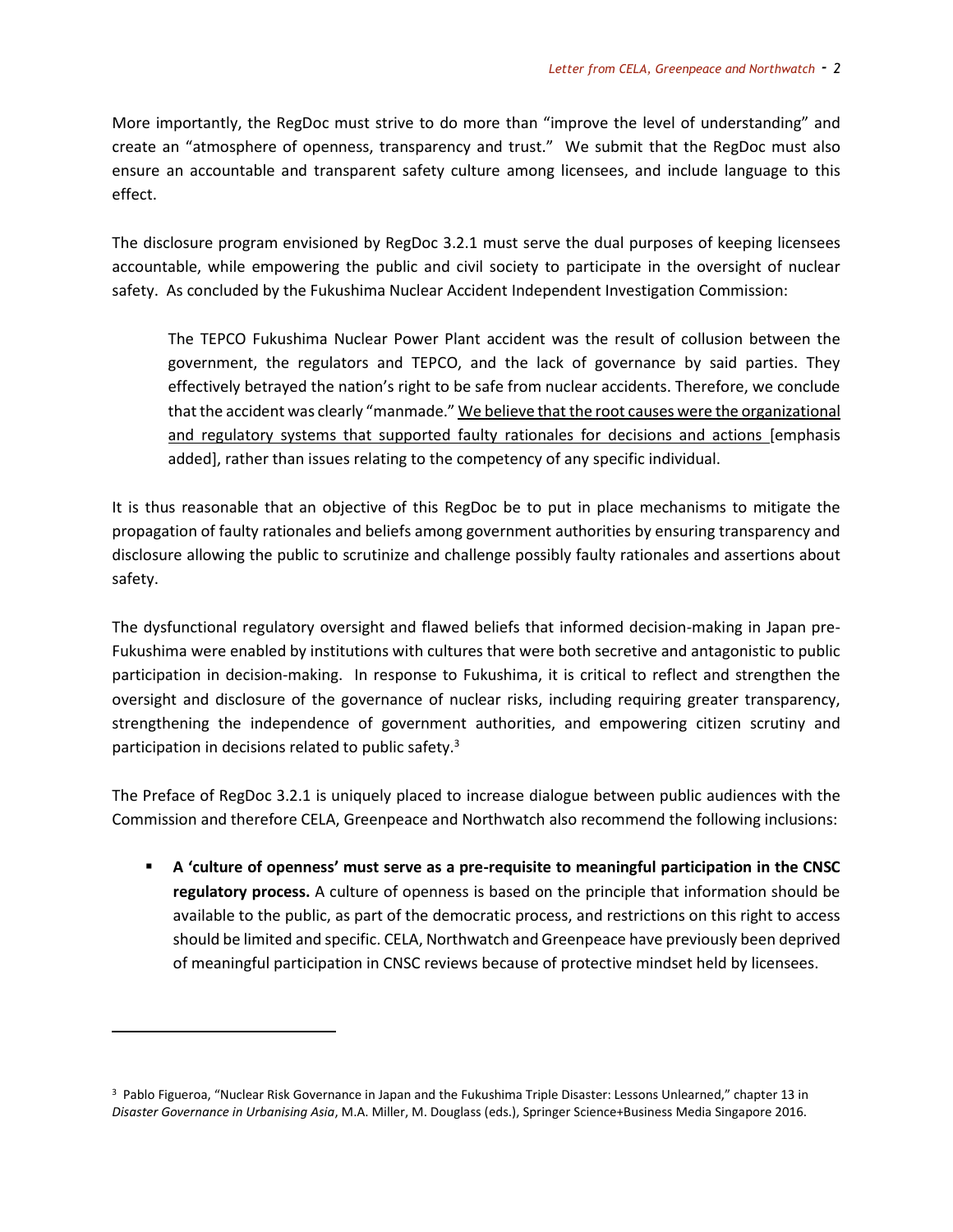■ The Preface should reference the entirety of section 9 of the *Nuclear Safety and Control Act (NSCA).* The existing text in the preface only references subsection 9(b), which outlines the objects of the Commission as it relates to the dissemination of information. We submit that subsection 9(a) is also relevant to RegDoc 3.2.1 and should be expressly mentioned in the text.

Ensuring information is publicly available will directly assist in the CNSC'sregulative activities, per s 9(a), aimed at the prevention of unreasonable risk to the environment and the health and safety of persons. For example, in the lead up to the Point Lepreau nuclear power plant re-licensing hearing in May 2017, the province's offsite emergency response plan was not publicly available. While CELA was able to obtain a copy through a freedom of information request, it was not available to the public at large and therefore apart from CELA and other intervenors with whom the document was shared, the offsite plan lacked broader public review. Knowledge of emergency procedures and response in the event of an accident is crucial to emergency preparedness. Therefore, the provision of publicly accessible documents will facilitate the CNSC in fulfilling its regulatory oversight powers per s 9(a).

- The Preface must apply equally to licenced activities, licensees and licence applicants and the **function of the CNSC, as a regulator and quasi-judicial tribunal.** Public access to information about nuclear activities and facilities in Canada is undeniably an important issue. However, the Preface demonstrates that the intended scope of the RegDoc is licensed facilities and activities, licensees and licence applicants. CELA, Greenpeace and Northwatch submit that the CNSC, in the performance of its regulatory duties and function as a quasi-judicial tribunal, must also include itself within the gamut of disclosure obligations. Public participation and the right to know should not be limited to licensee and license applicants when other interests stand to be adversely affected by administrative action or decision-making.<sup>4</sup>
- **There must be ongoing document release and disclosure opportunities, beyond the context of licence application or renewal.** With the trend to longer, ten-year nuclear power plant and nuclear facility licences, it is important that the scope of disclosure not be restricted to licence application or renewal stages. Rather, CELA, Greenpeace and Northwatch submit that the text of the Preface should expressly recognize an *ongoing obligation to disclose information, by licensees and the CNSC.*
- **The statement 'improve the level of understanding of the public' must be clarified and expanded.** The Preface states, as one of its objects, that it seeks to "improve the level of understanding by the public." While this is a commendable action, we are concerned that this statement may not result in enough detailed information being made publicly available. For

<sup>4</sup> Gus van Harten, *Administrative law: cases, texts, and materials, 6th ed,* (Toronto: Emond Montgomery Publishing, 2010), p 33 [*Administrative Law*]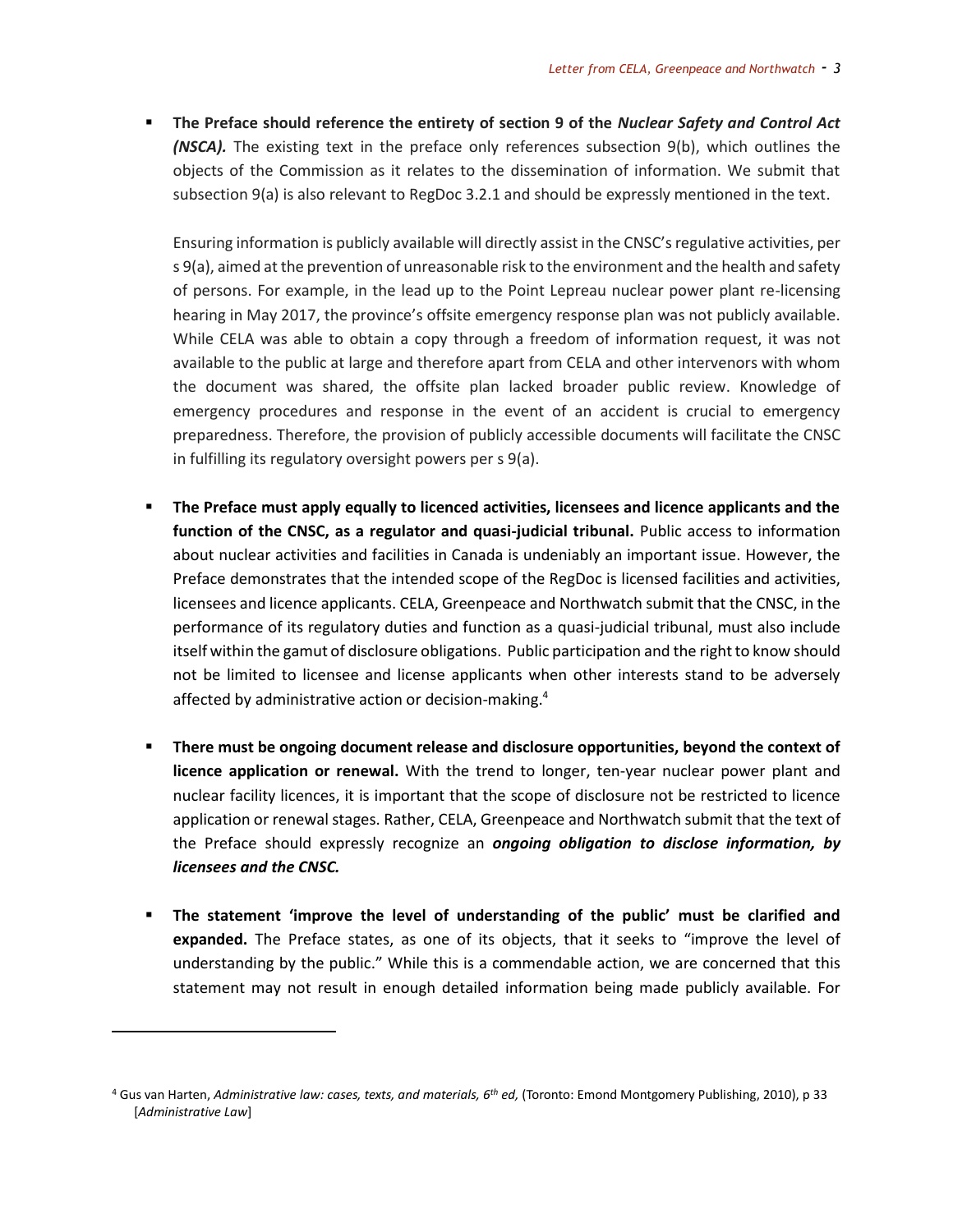instance, if the proponent or licensee can demonstrate an 'improvement in understanding' of their activity, is this threshold sufficiently met and ongoing disclosure ceases? How is an 'improvement in understanding' determined and is this threshold selectively applied or does it cut across all aspects of licenced activities?

CELA, Greenpeace and Northwatch submit that while public information programs can and should be a part of this RegDoc, in order to ensure that the provision of information does not stop once there is an 'increase in understanding,' all public information disclosures must also be accompanied by raw data – which is crucial to enhancing the rigour of the information and understanding the methodology and assumptions upon which the findings are based.

▪ **A key purpose which we recommend be added into the text of the Preface is to "***facilitate the participation of the public in proceedings of the CNSC."* This principle is reflected in s 21(1)(b.1) of the *NSCA* in reference to the facilitation of the public via the Participant Funding Program.

**Recommendation – 1.1 Purpose**

The RegDoc's existing purpose statement in section 1.1 reads:

A program for public information includes a public disclosure protocol regarding events and developments involving their facilities and/or activities.

CELA, Northwatch and Greenpeace propose the following language be added to the existing purpose statement:

A program for public information includes a public disclosure protocol regarding events and developments involving their facilities and/or activities *as well as information requests from the public related to regulatory compliance, safety analysis and submissions to the CNSC.*

This amendment reflects our submission, as noted above, that disclosure serves the dual purposes of providing oversight of licensee activity while empowering the public to participate in decision-making related to these facilities.

**Recommendations - 1.2 Scope**

Section 1.2 of the RegDoc narrows the scope of disclosure and dissemination of public information envisioned in the text's Preface. In response to our specific comments, outlined below, CELA, Northwatch and Greenpeace propose the following text amendment:

This document provides guidance on how licensees and licence applicants can meet the regulatory requirements by providing explanatory information, *respond to information requests*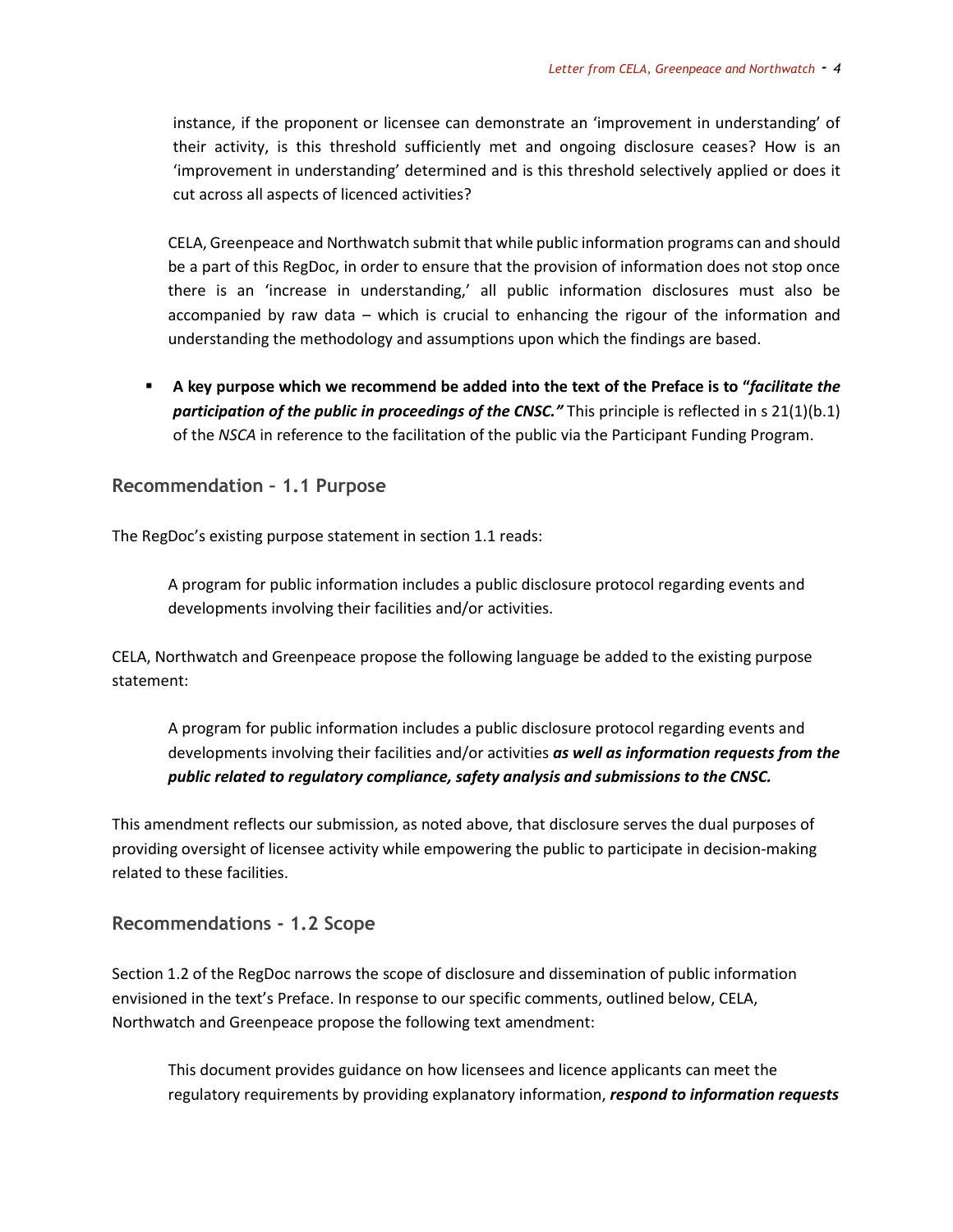*from the public, proactive disclose regulatory applications and submissions, process and* procedural guidance, and examples of good practices currently in use in the nuclear sector.

Additionally, CELA, Greenpeace and Northwatch provide the following comments:

▪ **Licences for the use of nuclear substances and the CNSC's oversight of this sector should be included within the scope of RegDoc 3.2.1.** As the CNSC highlighted in its recent *Regulatory Oversight Report on the Use of Nuclear Substances in Canada: 2016,* there are 2,233 licences for the use of nuclear substances in the medical, industrial, academic, research and commercial sectors and furthermore, approximately one million packages containing nuclear substances are transported each year in Canada.<sup>5</sup> While accidents involving this class of licence involve fewer numbers of people, they can nonetheless be serious and as noted by the International Atomic Energy Agency, accidents involving radiation sources occur more frequently than reactor accidents.<sup>6</sup>

Therefore, it is crucial that licences involving radioactive devices and substances not be exempt from the scope of RegDoc 3.2.1. While recognizing that it may be difficult for public information and disclosure to be put in place for each of these over 2000 licensees, we submit that in order for the CNCS to perform its regulatory and oversight functions, the transparent relay of information upon request from interested persons or members of the public must be required. Requiring and facilitating the transparent and open provision of information among all licences and CNSC activities, will increase the public's trust in the CNSC, its oversight and administration of the *NSCA.*

As will be expanded upon in Section 3 (see page 9) of our submissions, an online registry would be ideal for housing this information. This online database could contain a standard set of information for each licence, such as the proponent's licence, general location(s), substances and purpose (ie. medical, manufacturing, industrial, recycling, waste disposition, etc.) This database could be similar to the NRC's ADAMS online registry which exists in the United States.<sup>7</sup>

▪ **The scope of information to be made public under RegDoc 3.2.1 must include raw data.** Section 1.2 references the type of documents the CNSC envisions resulting from this RegDoc, listing 'explanatory information, process and procedural guidance and examples of good practices currently in use.' To this suggested list of public information inclusions, CELA, Greenpeace and Northwatch recommend including the unadorned, raw data. Undoubtedly, the CNSC is the single

<sup>5</sup> Canadian Nuclear Safety Commission, *Regulatory Oversight Report on the Use of Nuclear Substances in Canada - 2016,* p 41

 $6$  Online: http://www-pub.iaea.org/MTCD/Publications/PDF/te 1162 prn.pdf, p 1.

<sup>7</sup> *See* online[: https://www.nrc.gov/reading-rm/adams.html](https://www.nrc.gov/reading-rm/adams.html)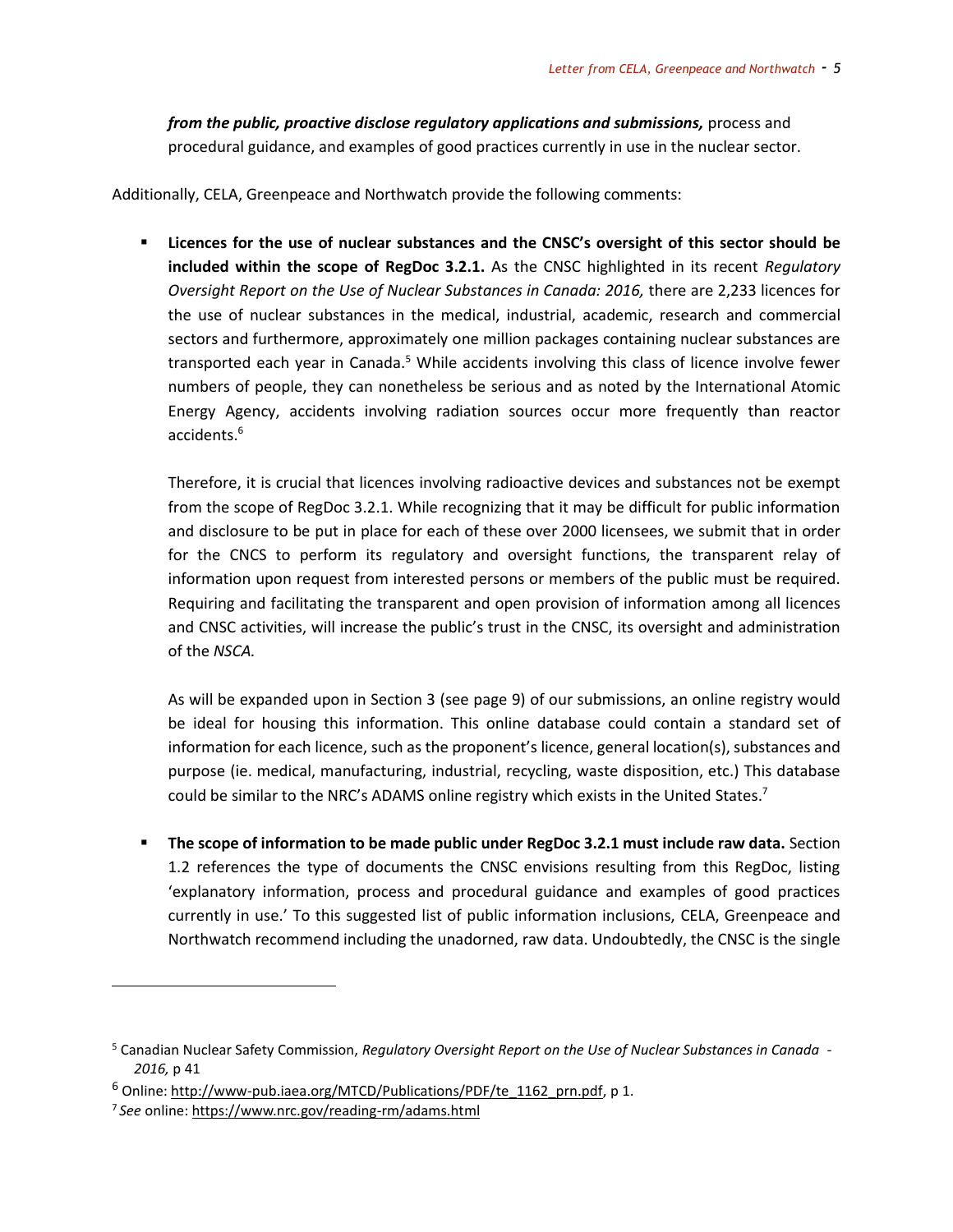most important repository of information related to the use and existence of nuclear and radioactive devices and infrastructure. All of this information has been generated with public funds and it is only through the open and public transmission of this data, that citizens can participate in licensing decisions, and avoid the duplication and cost that would result from hiring external experts.<sup>8</sup>

Furthermore, there are many specialists, experts and members of the scientific community that are quite capable of reviewing primary data, study methodologies and corroborating findings and analysis. Enabling the release of this type of information will increase its rigour and the public's confidence in its use and reliance. In the event the document or data being sought contains proprietary information, there is no reason why the balance of the file cannot be released.

▪ **Section 1.2 Scope should contain a clear statement of the type of information which is freely available and subject only to the general exemptions found in most freedom of information laws (ie. cabinet records, advice to govern, etc.)***.* Absent this express statement, there is no duty for either the CNSC or proponent to produce the requested information.

#### **Recommendation – 2.1 Overview**

CELA, Northwatch and Greenpeace request the CNSC to reference the principles of the federal *Access to Information Act*, whose provisions require that disclosure of information be provided in a timely manner, without bias to the requestor, and through a process which provides every reasonable effort to assist the person.<sup>9</sup> This is reflected in subsection  $4(2.1)$  which reads:

#### **Responsibility of government institutions**

**(2.1)** The head of a government institution shall, without regard to the identity of a person making a request for access to a record under the control of the institution, make every reasonable effort to assist the person in connection with the request, respond to the request accurately and completely and, subject to the regulations, provide timely access to the record in the format requested.

The CNSC's current regulatory approach is not prescriptive and depends upon negotiations between staff and licensees. This serves as a barrier to public scrutiny which must be mitigated in RegDoc 3.2.1. As many licensees are private companies and not subject to freedom of information laws, RegDoc 3.2.1 can aid in the forthright disclosure of information.

<sup>8</sup> John Swaigen, ed, *Environmental Rights in Canada* (Toronto: The Butterworth Group, 1981), p 292

<sup>9</sup> *Access to Information Act,* RSC 1985, c A-1.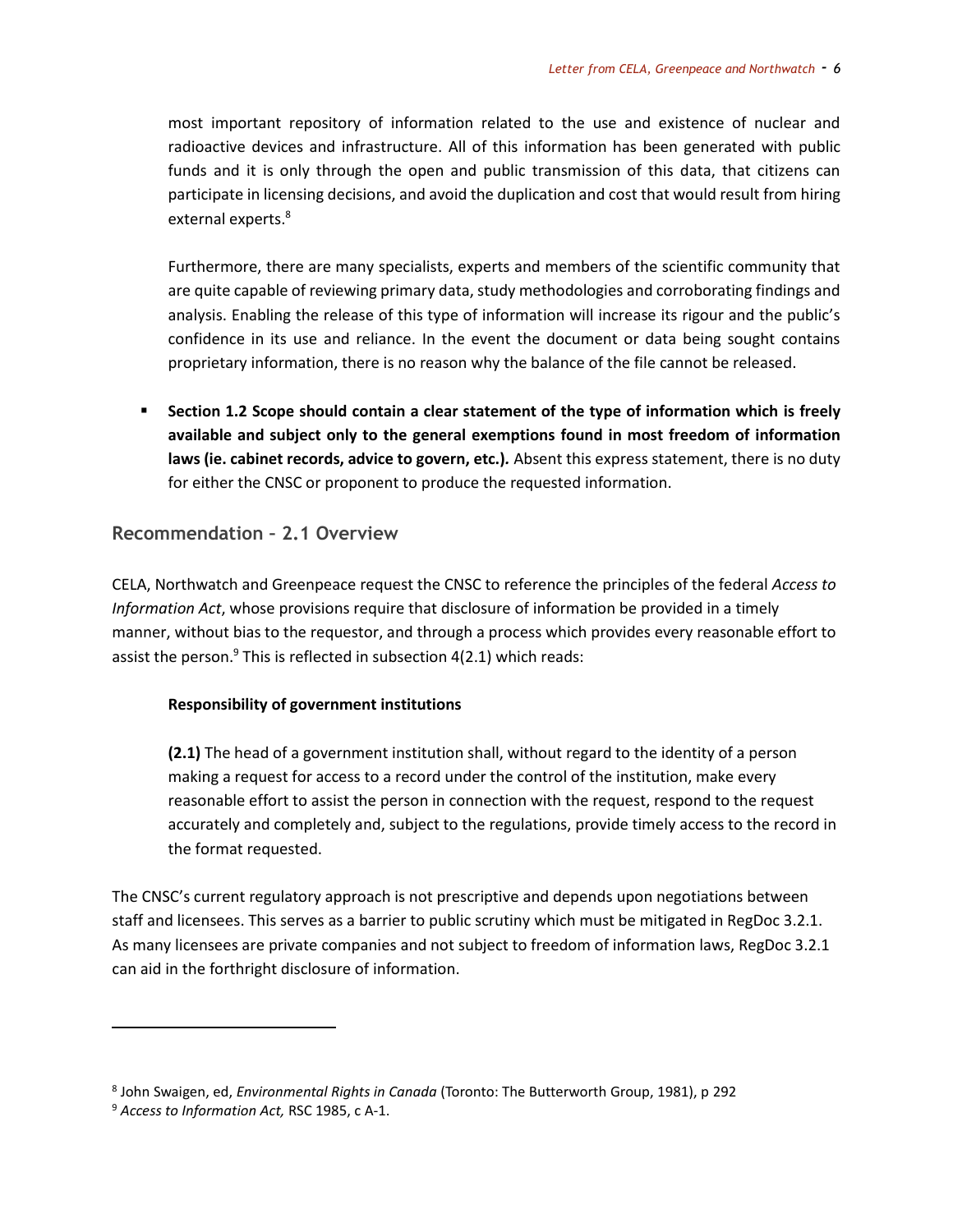Furthermore, documents need to be made available in a more timely manner in order to provide the public with a reasonable opportunity to participate and the Commission with the full benefit of public input.

Therefore, we suggested the following amendments to the text of section 2.1:

The primary goal of the public information program, as it relates to the licensed activities, is to ensure that information related to the health, safety and security of persons, and the environment, *as well as regulatory compliance and submissions* and other issues associated with the lifecycle of nuclear facilities are effectively communicated to the public.

As a component, where the public has indicated an interest to know, the program shall include a commitment to and protocol for ongoing, timely communication of information related to the licensed facility during the course of the licence period, *including responding to information requests.*

The public information program and disclosure protocol should be developed taking into consideration:

- the type of facility and activities being regulated
- the risks to public health, safety and security, and the environment posed by the facility or activity
- the level of public interest or concern
- *values of openness and pro-active disclosure*

### **2. Mandatory Disclosure**

### **Recommendations – Section 1.2 Scope and Section 2.2.2 Target audience(s)**

*Please note, as it appears that section 2.2.2 of the text is not open for comment, the following submissions which discuss section 2.2.2 can be incorporated in the text of section 1.2 Scope.*

Section 2.2.2 Target Audience(s) states that the public information program designed by a licensee should have a target audience, such as an intervener. CELA, Greenpeace and Northwatch do not agree with the proponent being able to define the public information which is relevant to a specific audience, especially as it relates to interveners. Interveners, by the very nature of intervention, are supposed to raise arguments which augment the record before the hearing panel. Therefore, CELA, Greenpeace and Northwatch instead recommend that that the CNSC require public information programs which are responsive to the requests of interveners and absent an express list of disclosure exemptions (noted in our comments above), the information requested should be freely available.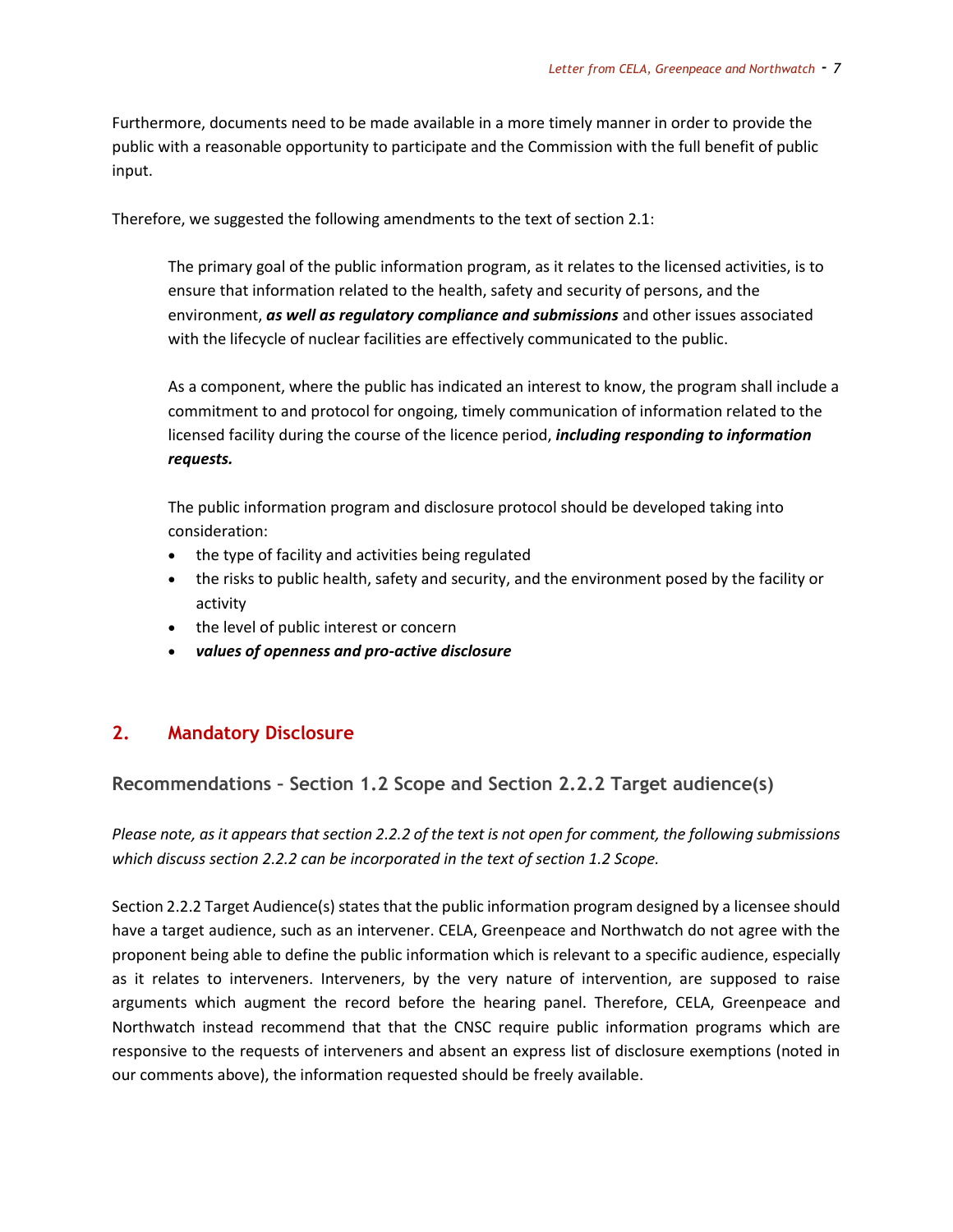We recommend the text of this provision be amended to read:

This should include key opinion and political leaders, community and media groups, *civil society organizations, municipal governments,* interveners, and Aboriginal groups.

While s 2.2.2 states that "the size and variety of these audiences depends on the type and location of the facility," we remind the Commission that citizens and municipalities extending to 100 km may be legitimately interested in reactor operations, as a result of the accidents at the Fukushima and Chernobyl nuclear stations where communities at great distances were negatively impacted.

### **Recommendations – Section 2.2.4 Public information strategy and products**

Section 2.2.4 of the draft RegDoc outlines the type of information to be released and possible procedural means to facilitate disclosure. CELA, Greenpeace and Northwatch provide the following comments on this section:

**EXECT There must be ongoing document release and disclosure opportunities, beyond the context of licence application or renewal.** The current text of RegDoc 3.2.1 could be interpreted to mean that public information products listed in this provision only have to be provided before a licence renewal. Given the move to ten-year licences, the wording of the text should require information to be proactively released when it is produced, and not contingent on relicensing. Therefore, we suggest the following text:

> As part of this program, if a licensee is required to conduct an environmental risk assessment (ERA) and/or a probabilistic safety assessment (PSA), *and/or a Periodic Safety Review (PSR)* the ERA, **PSR reports,** and a summary of the PSA must be posted on the licensee's website *timed to their required submission to the CNSC and not solely in advance of relicensing applications.*

And, the addition of a bullet to the list of what is contained in the public information strategy, specifically, *how informal information requests will be processed.*

**Example 3.2.1 must expressly state what is required to be disclosed, rather than relying on permissive language, such as "should" and "may".** The CNSC must require all proponents to provide publicly available information. Absent this express requirement, differing levels of disclosure will result. Public involvement already varies by federal agency and by regulator and therefore, to introduce a proponent based system which allows the licensee to decide upon the level of disclosure and the means for delivering information frustrates an already divergent field. Instead, CELA, Greenpeace and Northwatch recommend that the CNSC require proponents to publicly provide information.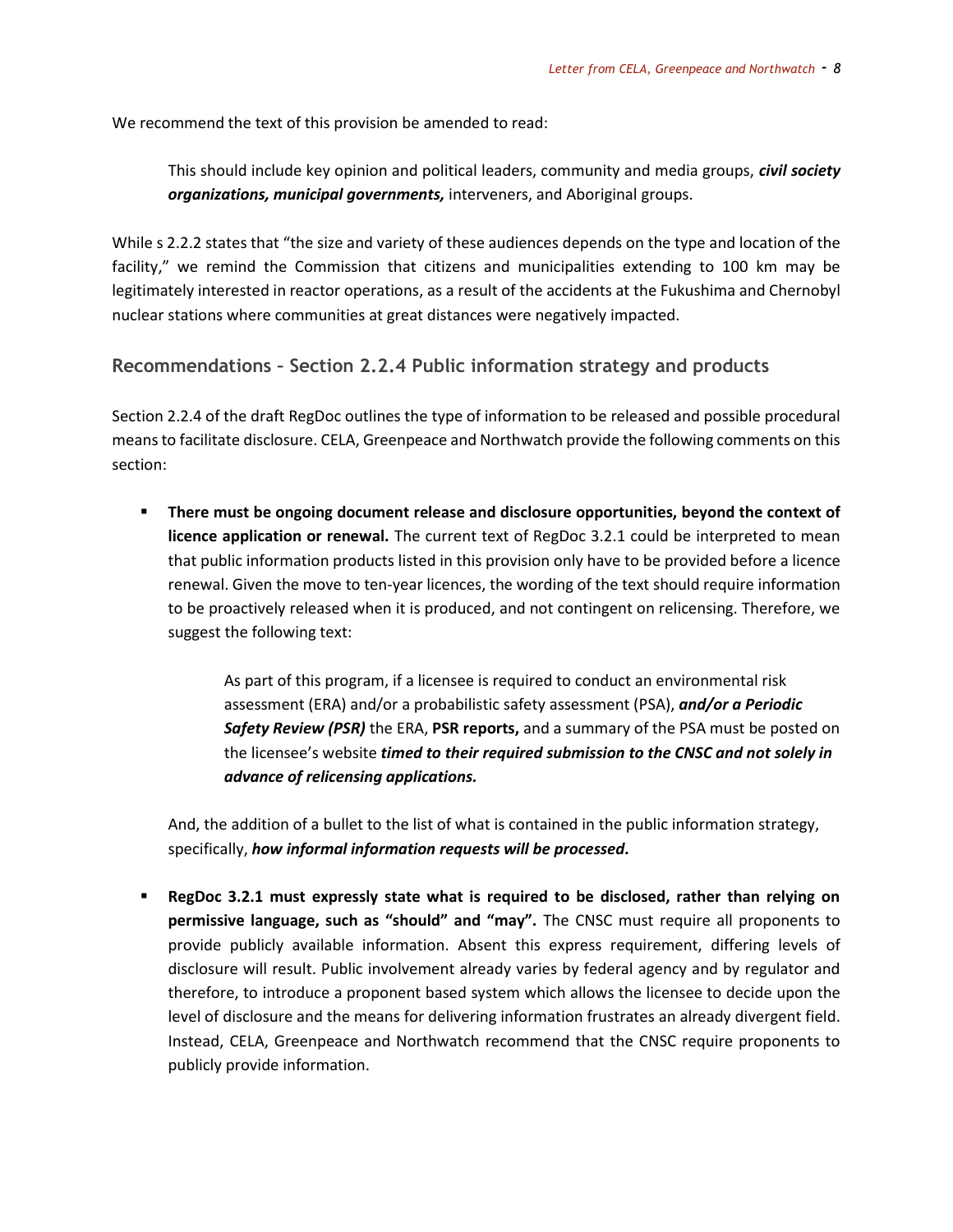▪ **RegDoc 3.2.1 must guarantee the provision of raw or primary data.** While the suggested information list in section 2.2.4 lists provides the environmental risk assessment and probabilistic risk assessment (where applicable), it does not state that the accompanying methodology, primary data or reports referenced within the document will be provided. Without this express requirement, the integrity of the RegDoc 3.2.1 to truly deliver public information and facilitate disclosure can be undone.

For instance, in a recent review of the draft environmental impact statement for the proposed near surface disposal facility project, CELA sought the project's waste acceptance criteria document. Despite being referenced in the report and likely containing information pertinent to the overall project, the waste acceptance criteria report provided to CELA was redacted nearly in full. CELA's inability to obtain the report, even in part, reflects a process which is neither transparent nor conducive to public review.

Furthermore, because the CNSC as an administrative-tribunal lacks cross-examination, the CNSC must facilitate the disclosure of information which could otherwise result from this type of quasijudicial, public hearing. Absent the ability to cross-examine during licensing hearings, there is a lack of opportunity to examine the assumptions upon which an expert has based their findings. It is paramount that the Commission also be aware of these assumptions, in order to draw its own conclusion.<sup>10</sup>

# **3. Public Information Dissemination**

**Recommendations - Public information strategy and products (2.2.4)**

As previously discussed, CELA, Greenpeace and Northwatch object to a proponent-led disclosure process where, on the guidance of the CNSC, each licensee within the scope of RegDoc 3.2.1 devises a public information program. Instead, we recommend that the CNSC provide a 'one stop' location for all data, which moves beyond the cursory information envisioned in RegDoc 3.2.1 and instead requires the public release of detailed reports, data and analysis as it relates to existing licenses, their approvals and ongoing compliance actions.

Having an online repository of information in a consolidated location would greatly assist the CNSC during public hearings. Lack of public openness not only detracts from the level of meaningful public engagement during the hearing, but needlessly redirects the participant's efforts to the act of information collection. Additionally, there have been instances where we have sought a document or information by way of

<sup>10</sup> *Administrative Law, supra* note 4, p 423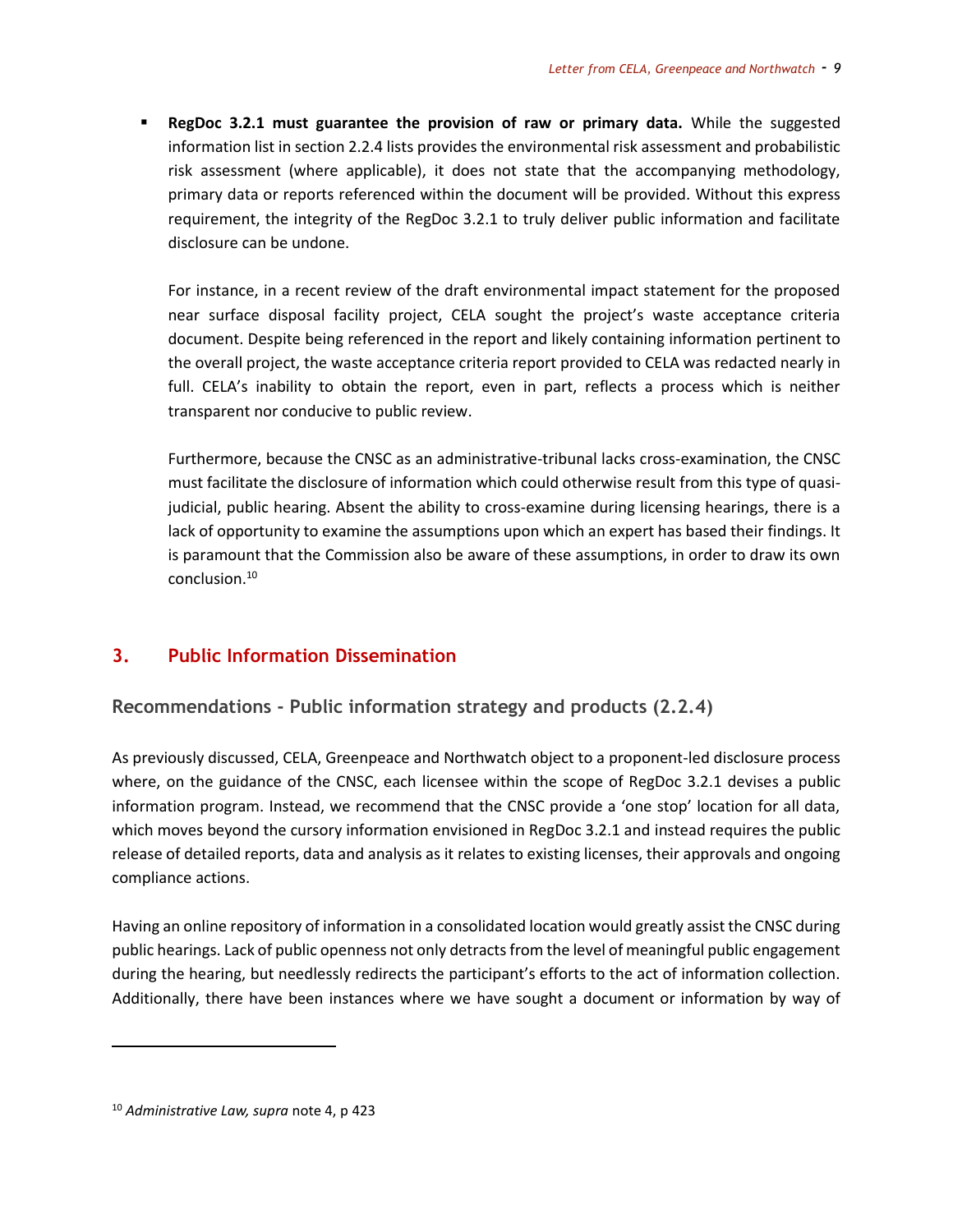information request to the CNSC and after days of awaiting a copy, are informed it exists on the proponent's website. While we commend licensees who post information publicly on their website, the onus should not be on an intervenor or member of the public to discern what information exists on individual sites, which will inevitably have varying degrees of searchability and user-friendliness.

CELA, Greenpeace and Northwatch submit that in order to enhance transparency and accountability, the CNSC must maintain a public database which consolidates the documentation, decision and orders which informs their advisory and oversight functions. This database must also enable the easy access of information and incorporate a user-centred design.

As we previously noted, an online registry would be ideal for housing this information and it could contain a standard set of information of each licence. From preliminary decommissioning plans to financial guarantees, the online portal should also house all documents referenced in Commission Member Documents, license applications and draft documents currently open for comment. The CNSC website could be more valuable as an information depot, with links to documents, repositories and licensee information. Currently, the CNSC website severely lacks this functionality and its document management system is opaque.

We also encourage the CNSC to host more stakeholder workshops (such as the upcoming workshop on RegDoc 2.13.1, Safeguards and Nuclear Material Accountancy) and adopt a process where each comment opportunity or consultation is commenced with stakeholder engagement workshops with in person, webinar and teleconference options.

**Recommendations – Section 2.3.2 Guidance for a public disclosure protocol and Proposed Section 2.3.2.1 Guidance on balancing transparency and sensitive information**

CELA, Northwatch and Greenpeace have encountered a barrier in receiving documents on the basis that they are deemed, by the licensee, to be 'security sensitive.' Since the events of September 11<sup>th</sup>, we have observed licensees over-using security to hold back information in bad faith. We have many *Freedom of Information and Privacy Act* appeals filed to this effect.

Section 2.3.2 of RegDoc 3.2.1 provides the following in regards to exemptions:

Licensees should ensure that the public disclosure protocol does not prescribe the release of sensitive information, such as security-related information and trade secrets or scientific, technical, commercial, financial or labour relations information.

We request that there be an additional section, titled '2.3.2.1 Guidance on balancing transparency and *sensitive information*' that provides explicit guidance on how licensees balance the 'culture of openness' with possible security issues. For instance, the updated RegDoc 2.4.2 Probabilistic Safety Assessment for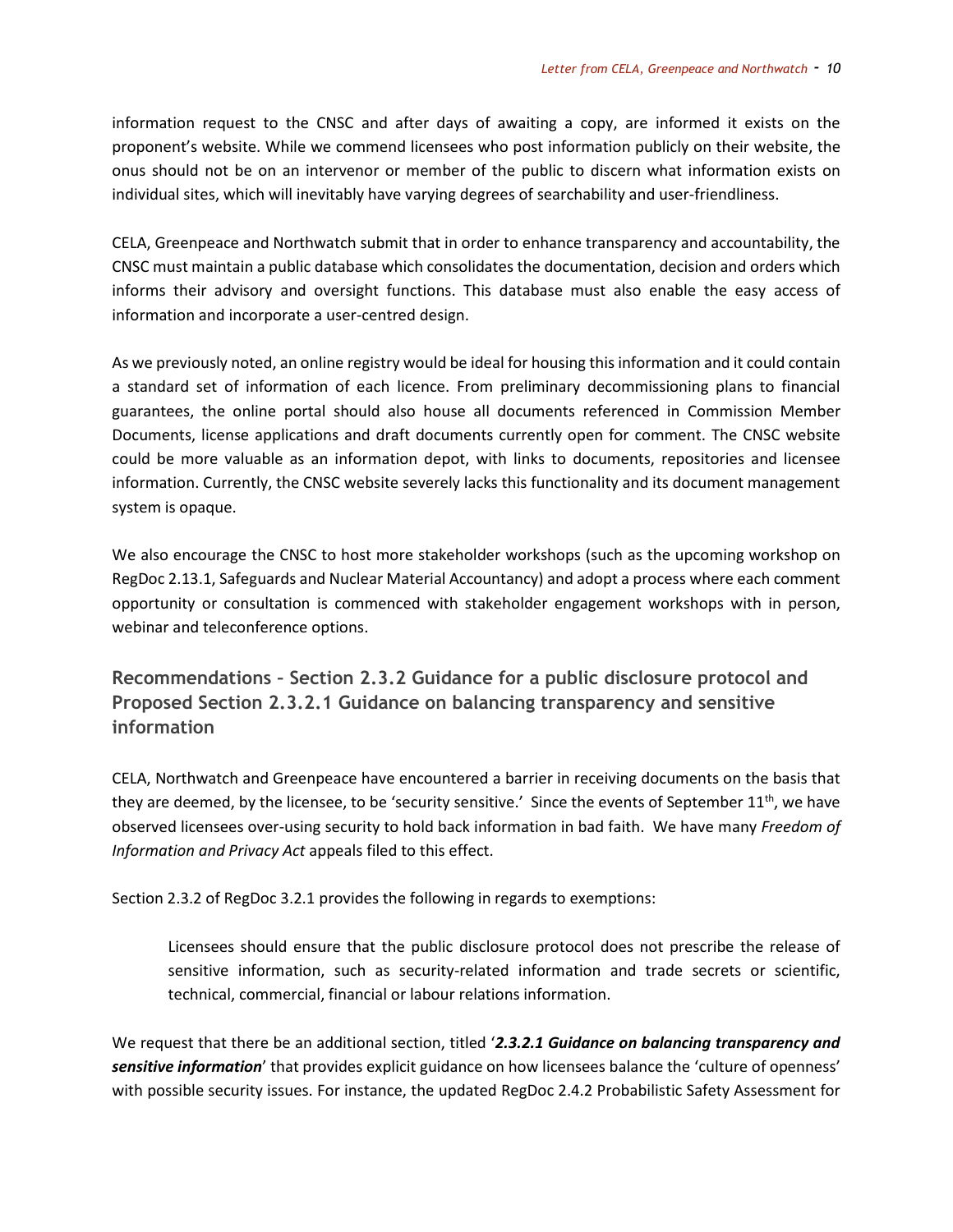Nuclear Power Plants, s 5 Guidance on Public Disclosure, provides a more exact description of what may be 'security sensitive':

It should be noted that any information pertaining to the specific fault sequences and vulnerabilities of a facility include security-sensitive information and is subject to applicable information security provisions.

In response, we suggest the following language for incorporation in a new, section 2.3.2.1:

*2.3.2.1 Guidance on balancing transparency and sensitive information*

*Licencees should be encouraged to shift from a protective mindset to a culture of openness in information disclosure.* 

*A culture of openness should be based on the principles that information should be available to the public in timely manner, and that necessary exemptions from access should be limited and specific. Exemptions should not simply be claimed because they are technically plausible, but only be claimed if they genuinely apply to the information at issue.* 

*Security exemptions may be applied to information pertaining to the specific fault sequences and vulnerabilities of a facility.*

**Recommendation - Section 2.3.3 Public disclosure notification**

With regards to section 2.3.3, CELA, Northwatch and Greenpeace provide the following text amendment:

It is CNSC policy to promote open and transparent public relationships between licensees and applicants and their target audiences *as well as civil society organizations* and to assist in the broader dissemination of information to the general public where appropriate.

# **Conclusion**

Fostering public engagement in federal regulatory processes and industry oversight requires investment in making information publicly available and CELA, Northwatch and Greenpeace appreciate this opportunity to provide comments on RegDoc 3.2.1. Access to information not only undergirds Canada's democratic decision-making processes, but provides the basis for tracking and understanding *why* a decision was made and on *what* basis.

To be an effective tool for oversight, engagement and public awareness, we encourage the CNSC to recognize the utility of disclosure and its importance to democratic processes and public action. As enunciated by the Supreme Court of Canada in *Dagg v Canada, "*the overarching purpose of access to